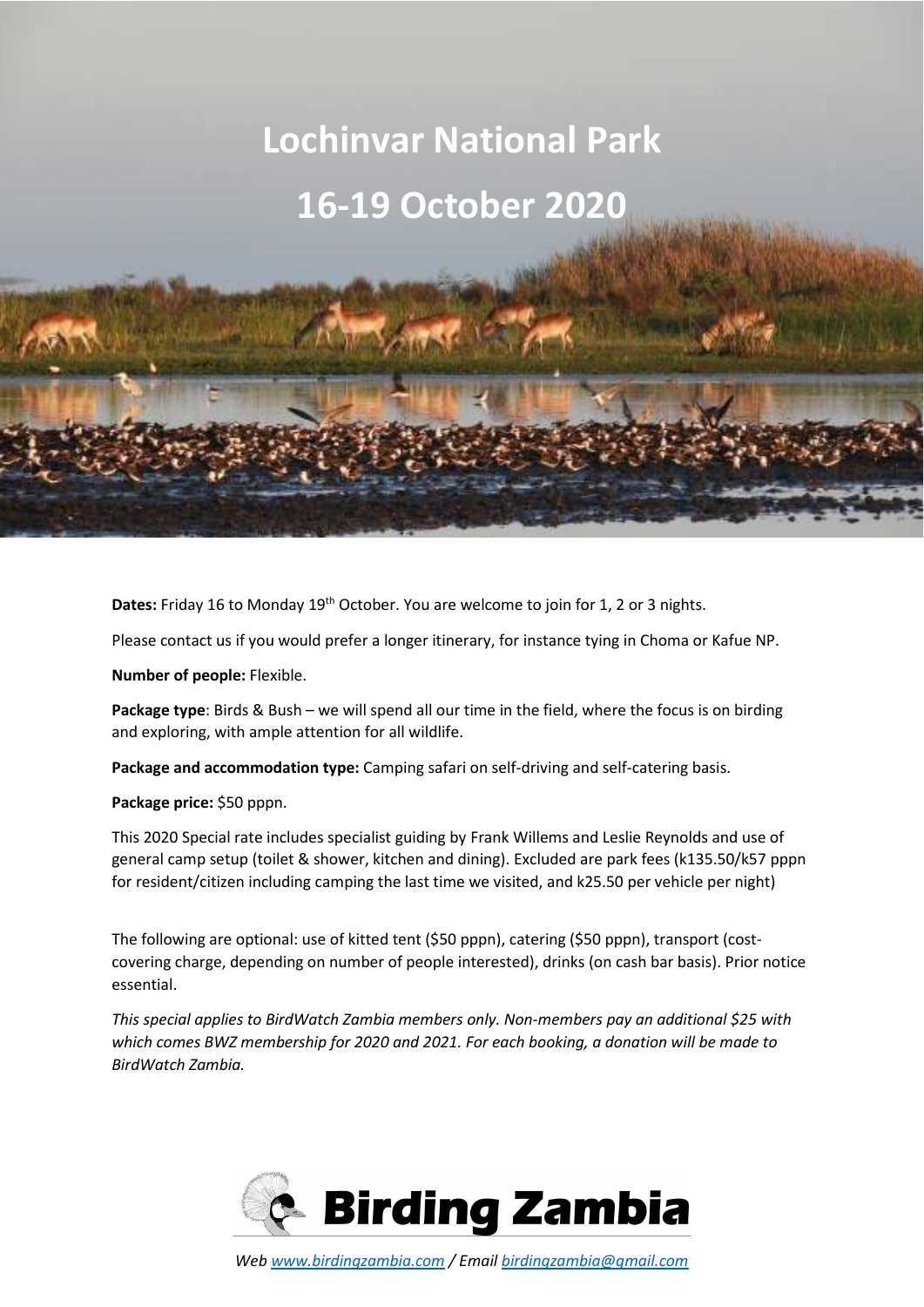

*Web www.birdingzambia.com / Email birdingzambia@gmail.com* 

### Introduction

Lochinvar is part of the Kafue Flats, a million hectares floodplains area, not far short of the size of the Okavango and Bangweulu. It can easily be argued to be Zambia's prime birding site. Against a background of stunning scenery dotted with the endemic Kafue Lechwe, it holds internationally important congregations of numerous waterbirds. Possibly most notable are the large populations of Grey Crowned and Wattled Crane and (seasonally) African Skimmer and Caspian Plover. It is the only site in Zambia where Black-tailed Godwit, Caspian Tern and Gull-billed Tern are present in numbers year-round while Slaty Egret and Greater Flamingo are regular. The many thousands of migrant waders and terns commonly include vagrants. The adjacent drier shrubs are excellent for warblers including seasonally Olive-tree Warbler (Zambia's only annual location?) while the drier plains hold breeding populations of Secretarybird, Denham's Bustard and (seasonally) large numbers of Yellowthroated Sandgrouse. Among numerous raptors are Montague's and Pallid Harrier (seasonal), Rednecked Falcon and all vultures (resident). Kafue Lechwe will be seen in good numbers, while Serval and Oribi are among other mammals of interest likely to be seen.

In early 2020, Lochinvar reinforced its status as Zambia's prime rarity spot producing Zambia's first Little Terns as well as Lesser Sand, Pacific Golden and Grey Plover, Terek Sandpiper, Cape Teals, Cape Shovelers (suspected to now breed), Lesser Black-backed Gull, Black-winged Pratincole and Redrumped Swallow, among others.

October is prime wader month in Zambia. We expect to see many Palearctic waders having returned from their Arctic breeding grounds, in great numbers and diversity, including Marsh and Curlew Sandpiper, Little Stint and Ringed Plover. Still present are dry-season migrants such as Yellow-throated Sandgrouse, Temminck's Courser and Capped Wheatear, migrating within tropical Africa in 'opposite order' compared to most other migrants, as well as non-breeding visitors from Southern Africa including White-throated and Pearl-breasted Swallow.

We're keeping our fingers crossed for rarities, which in October may include a long list of waders and other Palearctic migrants, as well as African wanderers such as Chestnut-banded Plover, Lesser Flamingo, Cape Vulture or Greater Kestrel. And we are still really hoping to see some 'Cape Shovelings' which would provide ultimate confirmation of the species now breeding here.

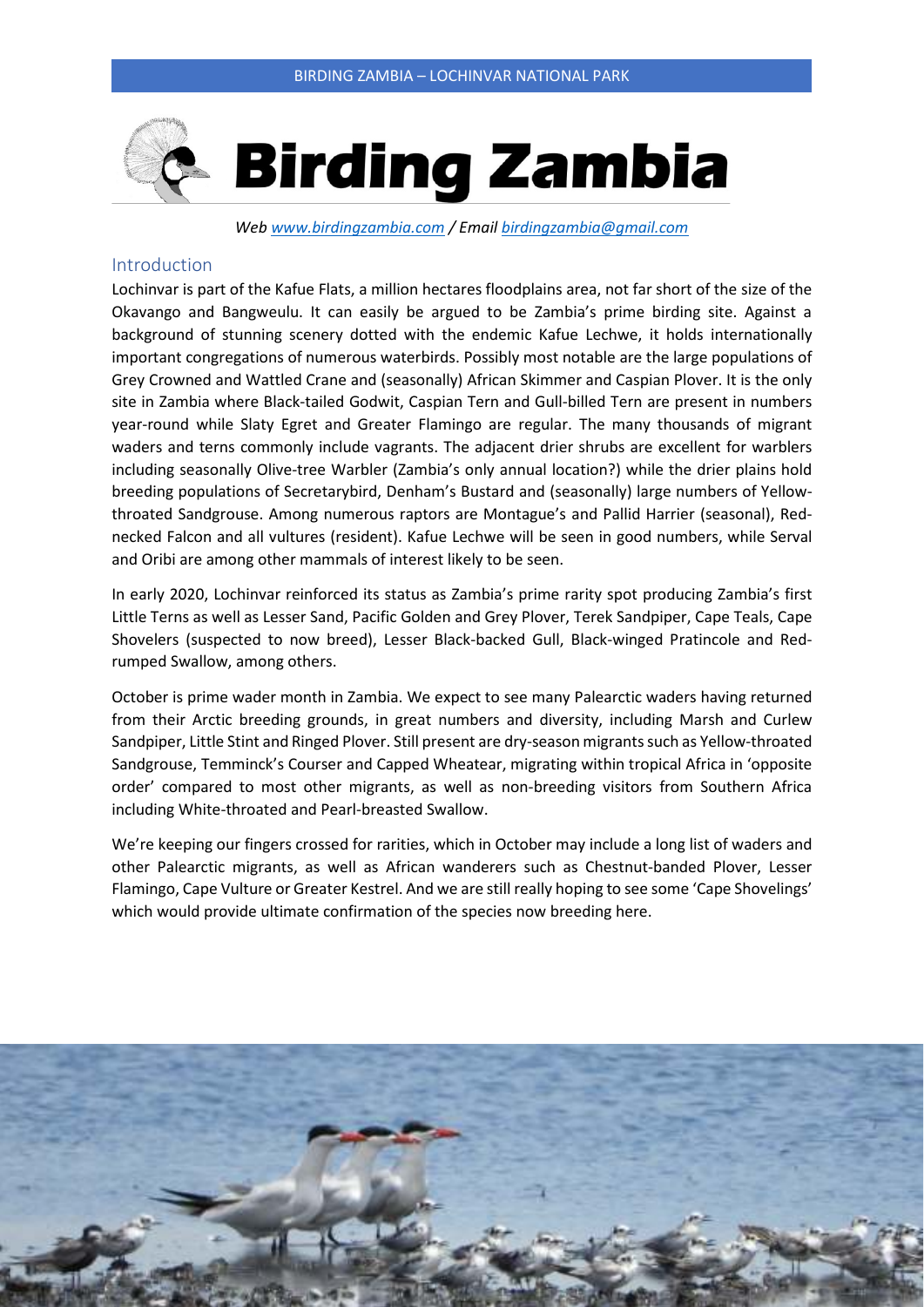Birding Zambia and partners are proud to be the only operators offering packages to Lochinvar. We will pick a camping site next to the shore of Chunga Lagoon, which forms the prime birding area. Exact locality depends on water levels and hence birding concentrations.

Fanatic birders will easily enjoy more than 3 nights to explore the area. Alternatively, consider combining it with a visit to the Choma and Livingstone areas, Kafue N.P. or the Zambezi Valley, all of which Birding Zambia can facilitate.

#### **Itinerary**

16 October: Drive from Lusaka or Livingstone. It takes roughly 5 hours from either starting point to the camp site on Chunga Lagoon. See below for directions.

17 and 18 October: full days in Lochinvar. We will let the program depend on where the birds are (strongly dominated by water levels). Presumably focus on adjacent areas of Chunga Lagoon in the morning. Afternoon drive into the plains to the northeast or west.

19 October: Early morning exploration of the southern parts of the park, which hold the Gwimbi and Banda Hotsprings (good for plains species like Secretarybird and Yellow-throated Sandgrouse), Big Baobab and Drumming Rocks. Continue to Lusaka/Livingstone from here.

#### Boating the Kafue

We are considering bringing out a boat to explore the Chunga Lagoon and possibly boat to the Kafue Bridge. Please let us know if you are keen on this.